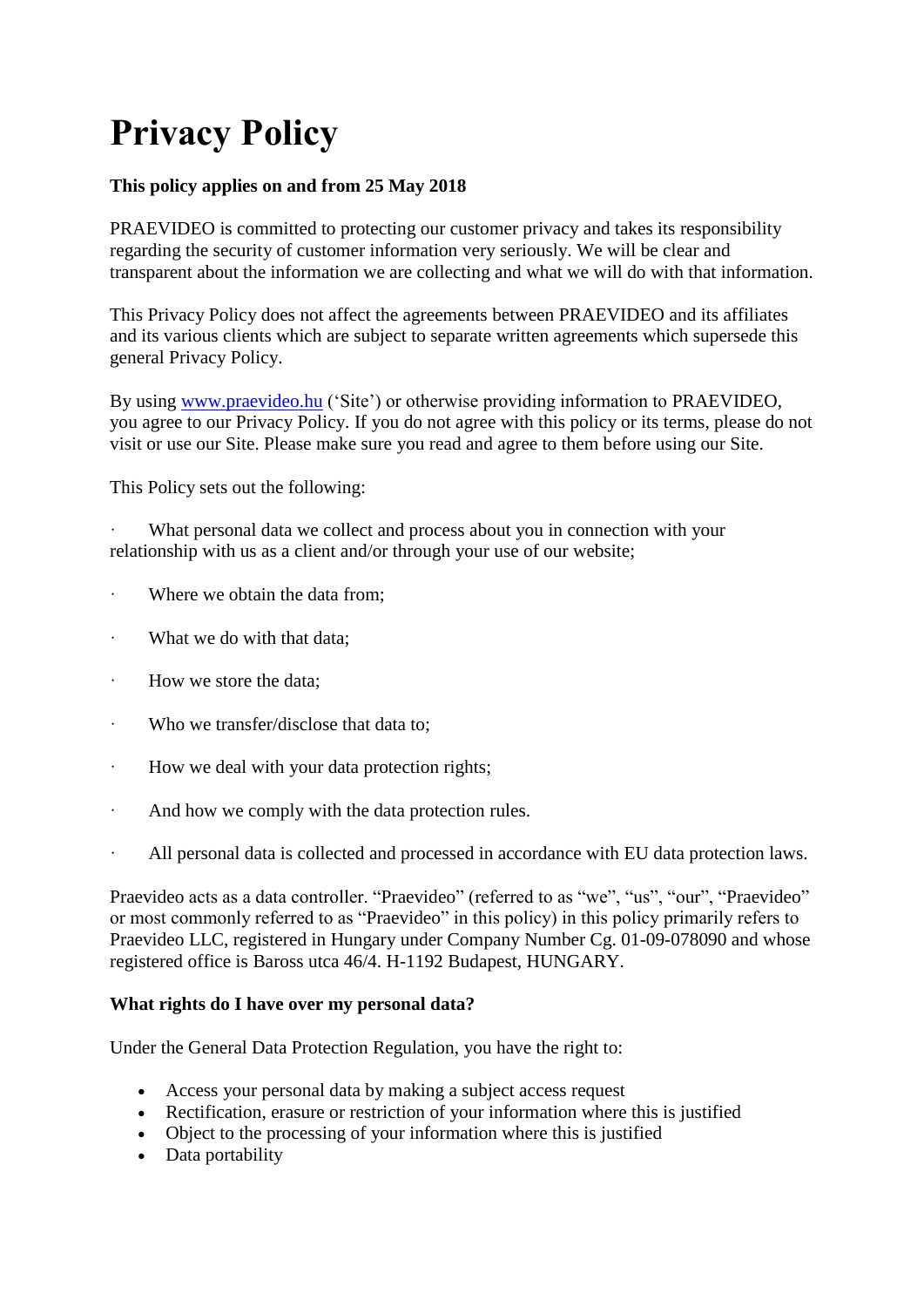To exercise your rights, please contact the Praevideo Data Protection Officer using the following contact details:

Katalin Takács - Data Protection Officer Baross utca 46/4. H-1192 Budapest, HUNGARY.

Email: [info@praevideo.hu](mailto:info@praevideo.hu)

## **The personal Data we may collect about you:**

Where we collect data that identifies an individual this is classed as "personal data". Personal data may include (but is not limited to) a name, date of birth, contact address and telephone number.

The types of personal data we may request are:

- Full name and Title, Job Title, Department
- Contact information such as postal address, email address and telephone numbers
- Marketing preferences which include the type of information you wish to receive and how.
- Information we learn from you such as requests, transactions, services provided or offered, any advice or recommendations made, a log of meetings, telephone recordings (where permitted and required for regulatory purposes) complaints and dissatisfaction notes, as well as email exchanges.

The above list is not exhaustive, and we may from time to time require additional information in order to satisfy our legal and regulatory obligations. Where additional information is required we will provide you with a reasonable explanation of why it is required unless we are prevented from doing so by law.

The firm may use methods such as pseudonymisation which is a process whereby the firm can replace identifying fields of data with other non-identifying data fields in order to anonymise the data from the individual therefore meaning the data is no longer personal. The firm may use this method where we are required to retain certain types of information for clients, such as number of females and males employed, jobs created and average salaries paid. This type of statistical data is often required for ESG (Environmental, social and governance) investment purposes by clients to show value added investments made by the firm on behalf of its clients.

#### **Use of this website:**

The type of data we collect when you visit our Site may include internet protocol addresses, browser type and version, browser plug-in types and versions, time zone setting and location, operating system and platform and other technology on the devices you use to access this Site as well as the types of products and services and searches you conduct on our Site.

#### **Special Category Data:**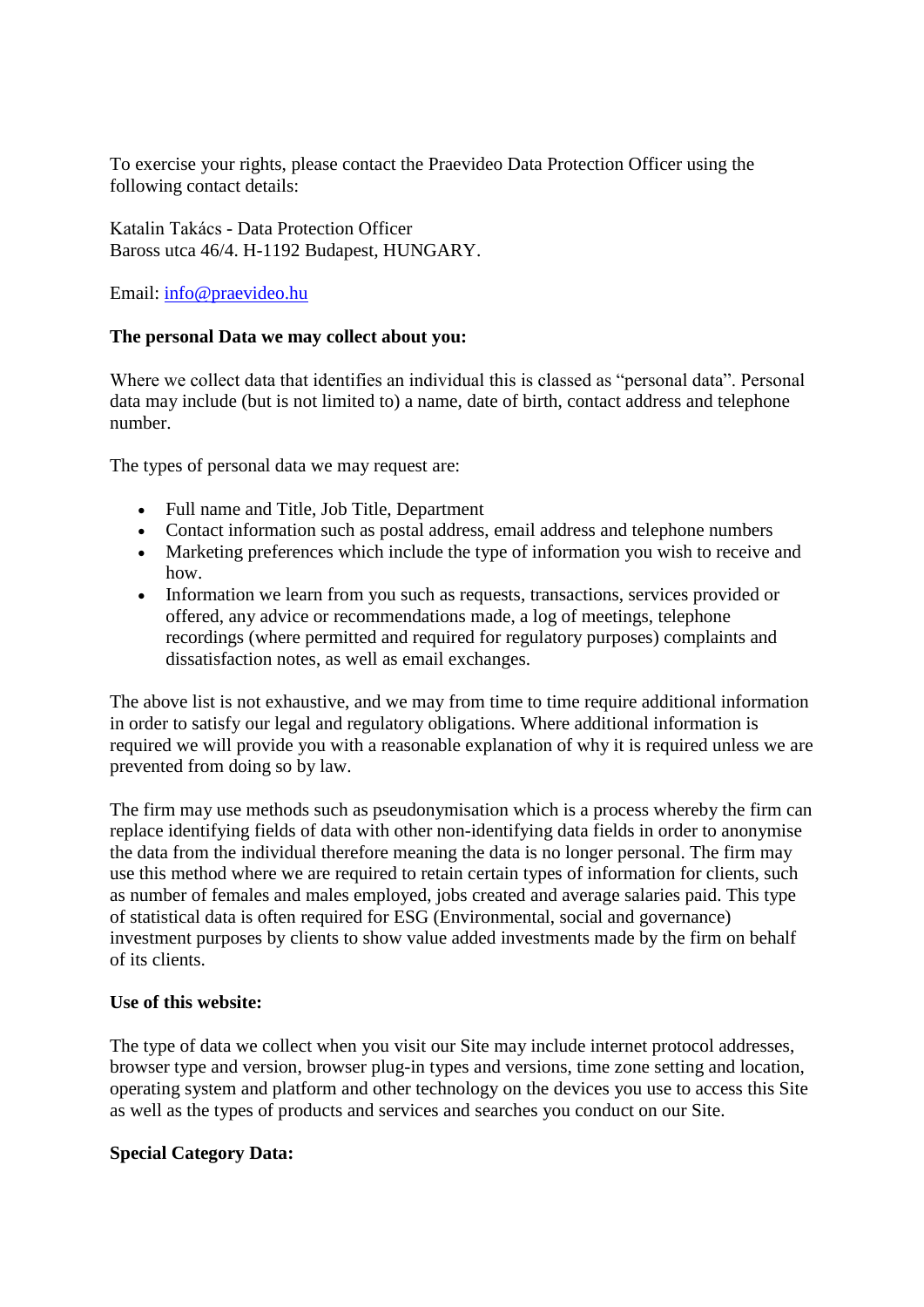Special Category data refers to any data which is sensitive and is subject to additional rules and requirements under the General Data Protection Regulations. Special category data may include information regarding: Criminal convictions and offences, race, ethnicity, religious or philosophical beliefs, political opinions, sexual orientation, trade union membership and information about your health, genetic and biometric data.

As a general rule we do not collect any Special Category Data about you. However, we are required to request information relating to criminal convictions as part of our recruitment process for staff and contractors undertaking regulated activities and as such we require consent from the individual for this. If we are required by law to request any special category data from you, aside from the reasons mentioned above we will provide you with a reasonable explanation as to the nature and purpose for this request and obtain your consent. We would not be able to proceed without your consent unless there was a lawful reason for doing so.

# **How do we collect your personal data?**

Typically, where we are required to obtain your personal data we will request it from you or where you have provided us with your business card. However, we may also from time to time receive your personal data through intermediaries where you have authorised the sharing of your personal data with us. Intermediaries may include Accountants, Solicitors, Independent financial advisors, Tax advisors and wealth managers who may be working on your behalf. Personal data may be provided to us via post, in person, email or via a specially created secure data room / platform. The data collection may be facilitated by way of completing an application form or questionnaire or by responding to information requests from us. We may also receive information from publicly available resources.

# **Why do we collect your personal data?**

We only collect your personal data where we believe we have a legitimate business interest with you or we have a lawful purpose to do so. These reasons may include but may not be limited to circumstances where you:

- Consent to receiving communications from us
- Have a contractual agreement with us
- request resources or marketing be sent to you;
- give us feedback or some other form or legitimate business interest with you.

# **How and why do we use your personal data:**

Typically, we only use your data to be able to perform our duties under contracts we may have with you or where it is necessary for our legitimate interests (or those of a third party) and your interests and fundamental rights do not override those interests.

Generally, we do not rely on consent as a legal ground for processing your personal data, other than in relation to sending marketing communications to you via email or text message. You have the right to withdraw consent to marketing at any time by emailing us at [info@praevideo.hu](mailto:info@praevideo.hu)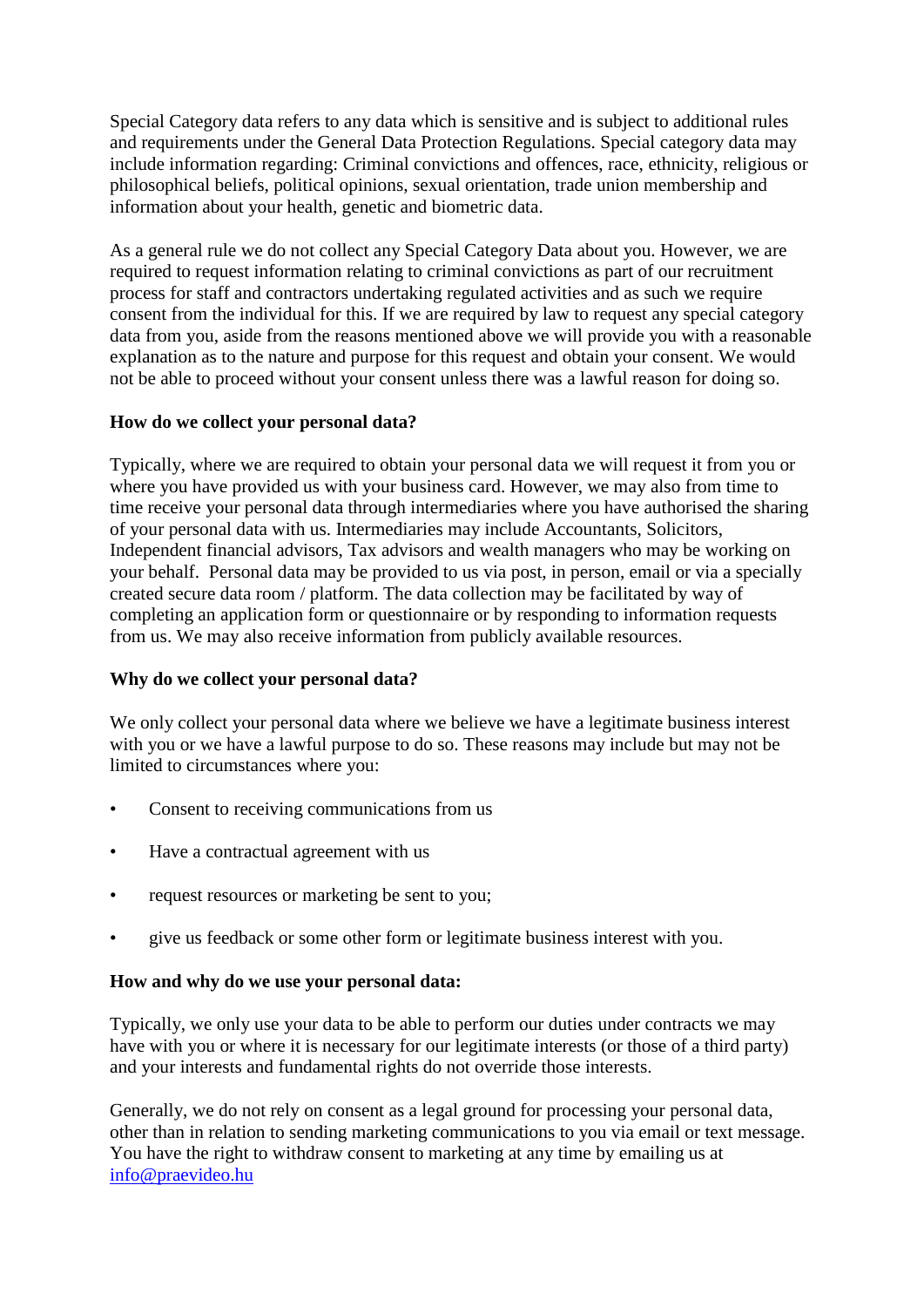We may process your personal data for more than one lawful ground, depending on the specific purpose for which we are using your data. Please email us at [info@praevideo.hu](mailto:info@praevideo.hu) if you need details about the specific legal ground we are relying on to process your personal data.

## **Marketing communications:**

You will receive marketing communications from us if you have:

(i) requested information from us or have a contractual agreement with us; or

(ii) if you provided us with your details and have positively consented to us sending you marketing communications; and

(iii) in each case, you have not opted out of receiving that marketing.

We will get your express opt-in consent before we share your personal data with any third party for marketing purpose, you should be advised that consent is not infinitive and you can opt-out from receiving marketing communication from us at any time by emailing to: [info@praevideo.hu](mailto:info@praevideo.hu)

Where you opt out of receiving our marketing communications, this will not apply to communication we make with you in relation to a legitimate business interest or lawful purposes, such as the performance of a contract we may have with you.

#### **Change of purpose:**

We will only use your personal data for the purposes for which we collected it, unless we reasonably consider that we need to use it for another reason and that reason is compatible with the original purpose.

If we need to use your personal data for a purpose unrelated to the purpose for which we collected the data, we will notify you and we will explain the legal grounds for this.

We may process your personal data without your knowledge or consent only where this is required and permitted by law.

#### **Sharing and Disclosure of your personal data:**

We may share your personal data with the parties set out below for legitimate business interests and lawful purposes, these may include but are not limited to:

Service providers who provide IT and system administration services.

• Professional advisers including lawyers, bankers, auditors, tax advisors and insurers who provide consultancy, banking, legal, insurance, tax and accounting services.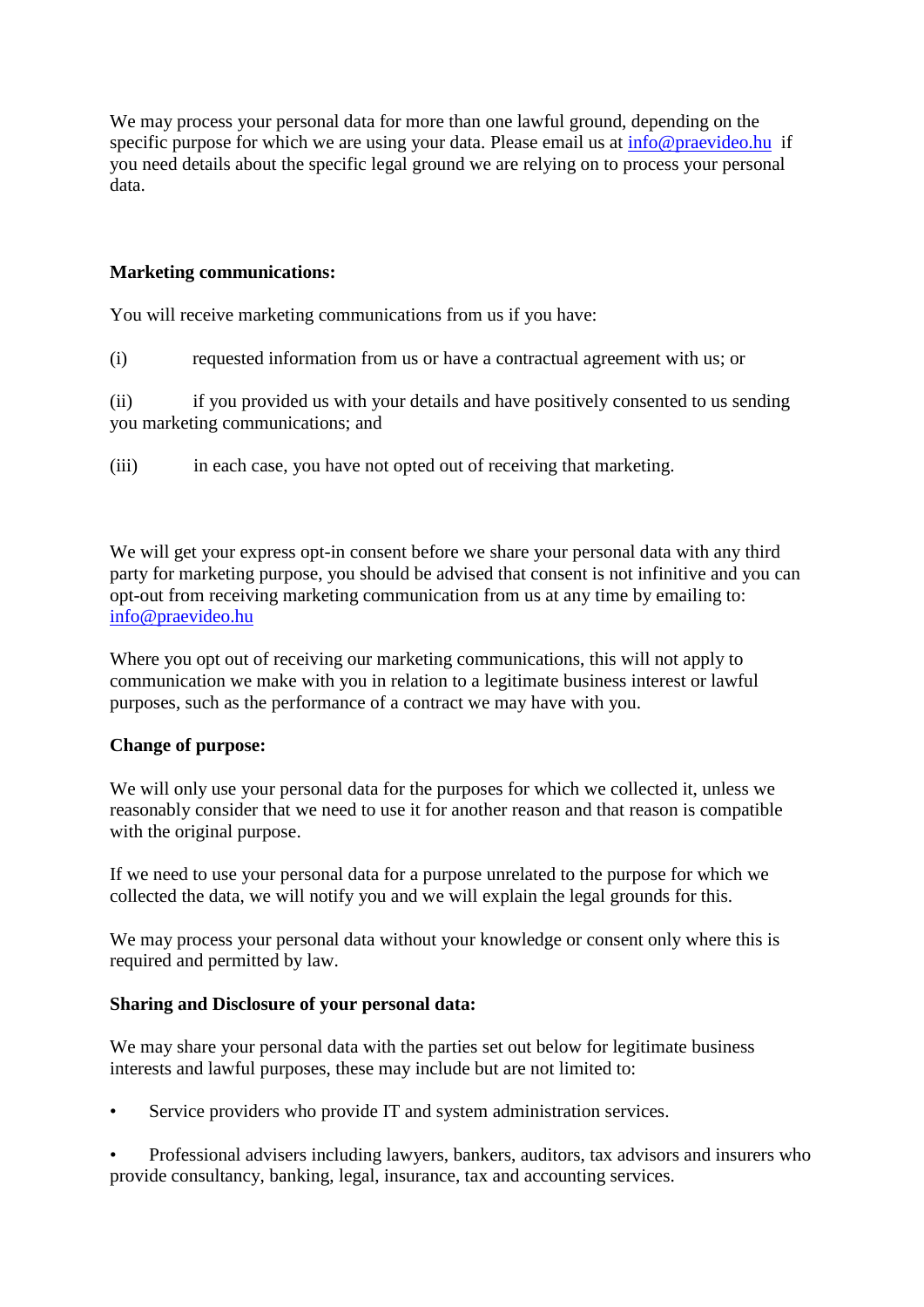• HM Revenue & Customs, regulators and other authorities based in Hungary who may require reporting of processing activities in certain circumstances which may include but is not limited to The Financial Conduct Authority.

- Fraud prevention agencies,
- Third parties to whom we sell, transfer, or merge parts of our business or our assets.

We require all third parties to whom we transfer your data to respect the security of your personal data and to treat it in accordance with the law. We only allow such third parties to process your personal data for specified purposes and in accordance with our instructions.

# **International Transfers:**

We do not share or transfer your data outside of the European Economic Area (**EEA**).

Countries outside of the European Economic Area (**EEA**) do not always offer the same levels of protection to your personal data, so European law has prohibited transfers of personal data outside of the EEA unless the transfer meets certain criteria.

Please email to [info@praevideo.hu](mailto:info@praevideo.hu) if you like further information regarding international transfers or to Nemzeti Adatvédelmi és Információszabadság Hatóság, 1125 Budapest, Szilágyi Erzsébet fasor 22/c., Phone: +36 (1) 391-1400, Fax: +36(1) 391-1410, [http://www.naih.hu](http://www.naih.hu/) e-mail: ugyfelszolgalat@naih.hu

# **The Security of your Data:**

We have put in place adequate, proportionate and appropriate security measures as is required of an authorised firm to prevent your personal data from being accidentally lost, used or accessed in an unauthorised way, altered or disclosed. In addition, we limit access to your personal data to those employees, agents, contractors and other third parties who have a business need to know such data. They will only process your personal data on our instructions and they are subject to a duty of confidentiality.

We have put in place procedures to deal with data breaches in accordance with the GDPR (General Data protection regulation) and we will notify you and any applicable regulator of a breach where we are legally required to do so.

# **Data Retention periods:**

We will only retain your personal data for as long as necessary to fulfil the purposes we collected it for, including for the purposes of satisfying any legal, regulatory, accounting, or reporting requirements.

To determine the appropriate retention period for personal data, we consider the amount, nature, and sensitivity of the personal data, the potential risk of harm from unauthorised use or disclosure of your personal data, the purposes for which we process your personal data and whether we can achieve those purposes through other means, and the applicable legal requirements.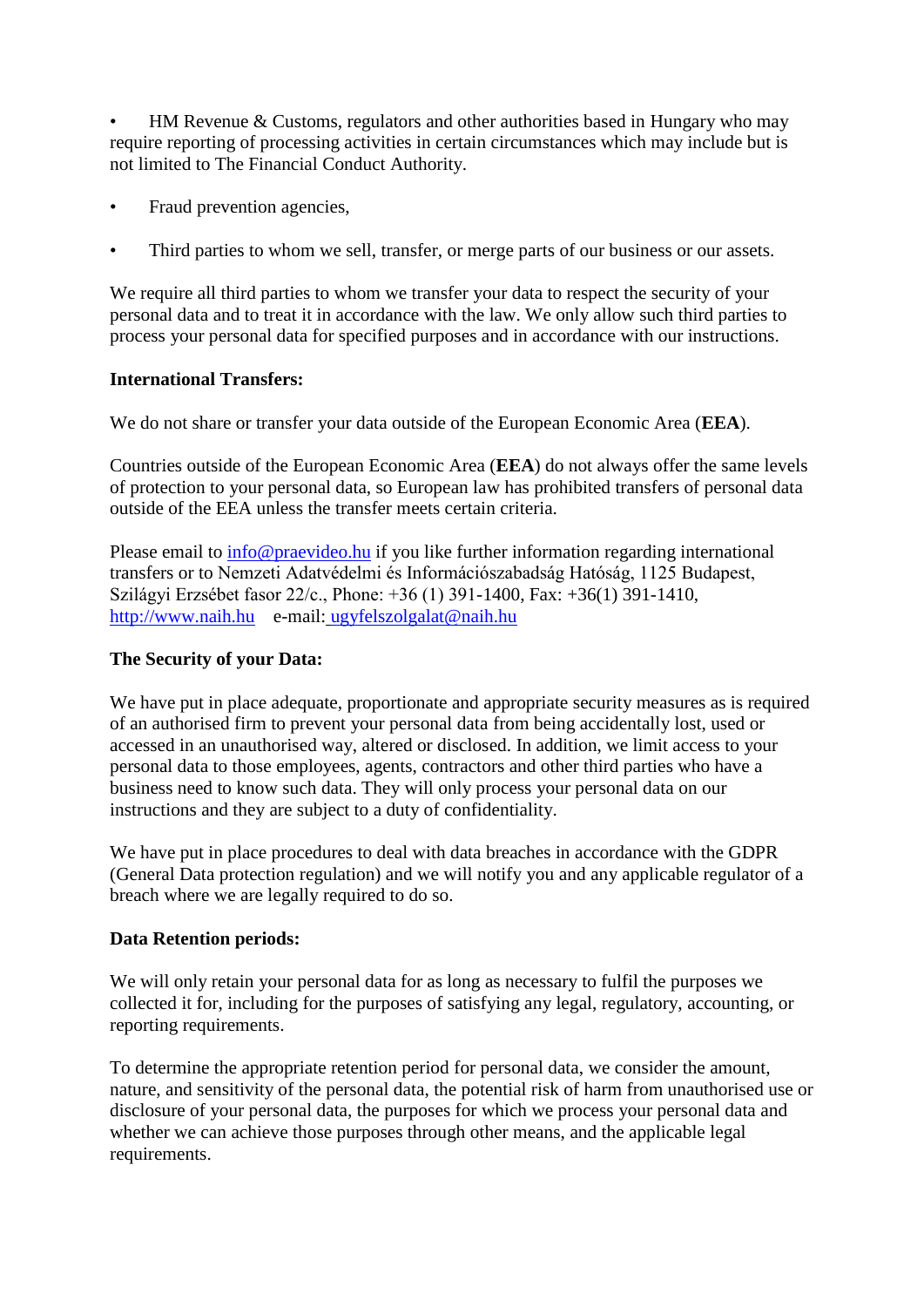By law we must keep basic information about our customers (including Contact, Identity, Financial and Transaction Data) for six years for tax purposes and for at least five years after a client ceases to be a client under the Hungarian money laundering regulations 2017.

In some circumstances we may pseudonymise your personal data for statistical purposes in which case we may use this information indefinitely without further notice to you.

# **GDPR personal rights:**

Under certain circumstances, you have rights under data protection laws in relation to your personal data. These include the right to:

- Request access to your personal data (Subject access request).
- Request correction of your personal data.
- Request erasure of your personal data.
- Object to processing of your personal data.
- Request restriction of processing your personal data.
- Request transfer of your personal data.
- · Right to withdraw consent.

For further information visit or if you wish to exercise any of the rights set out above, please email us at [info@praevideo.hu](mailto:info@praevideo.hu)

You will not have to pay a fee to access your personal data (or to exercise any of your rights). However, we may charge a reasonable fee if your request is clearly unfounded, repetitive or excessive. Alternatively, we may refuse to comply with your request in these circumstances. In order to respond to a subject access request, we will need to confirm your identity as a security measure to safeguard you from your personal data from being disclosed to nonauthorised third parties. Please provide us with as much information as possible to enable us to comply with your request within an acceptable time-frame. We are required to respond to subject access requests where practically possible within 30 days and if this is not possible we will provide you with a reasonable explanation as to why this cannot be achieved.

# **Complaints and queries:**

If you are not happy with any aspect of how we collect and use your data, please contact [info@praevideo.hu](mailto:info@praevideo.hu) and we will do our best to resolve your issue. You also have the right to complain at the Nemzeti Adatvédelmi és Információszabadság Hatóság - NAIH, the Hungarian supervisory authority for data protection issues [\(http://www.naih.hu\)](http://www.naih.hu/).